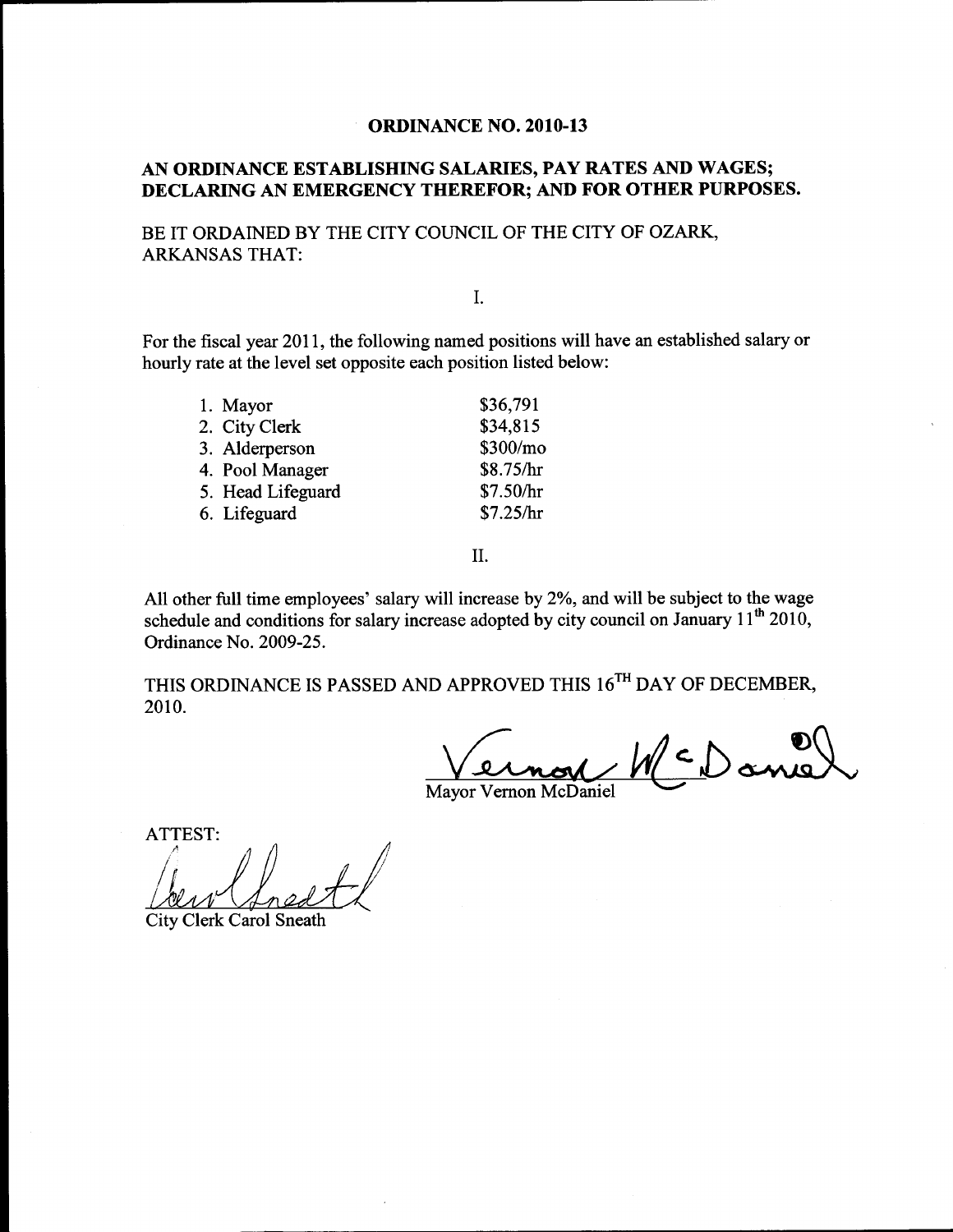#### ORDINANCE NO. 2010-13  $BOSET$

## AN ORDINANCE ESTABLISHING THE ANNUAL OPERATION BUDGET FOR THE CALENDAR YEAR 2011; ESTABLISHING AND EMERGENCY THEREFORE; AND FOR OTHER PURPOSES.

SECTION 1: Annual Budget Adopted by Reference

BE IT ORDAINED THAT BY THE CITY COUNCIL FOR THE CITY OF OZARK, ARKANSAS that the annual budget for the calendar year 2011 is hereby adopted. A copy of said budget is attached hereto and said budget shall be filed in the office of the City Clerk and shall be available for inspection and copying by any person during normal office hours.

SECTION 2: It being necessary for the public health, safety, welfare, and peace, this Ordinance shall be in full force and effect immediately upon its passage.

PASSED AND APPROVED this 13<sup>th</sup> day of December, 2010.

 $\sqrt{\Omega}$ Vernon M<sup>c</sup>Daniel<br>Vernon McDaniel, Mayor of Ozark

ATTEST:

Carol Sneath, City Clerk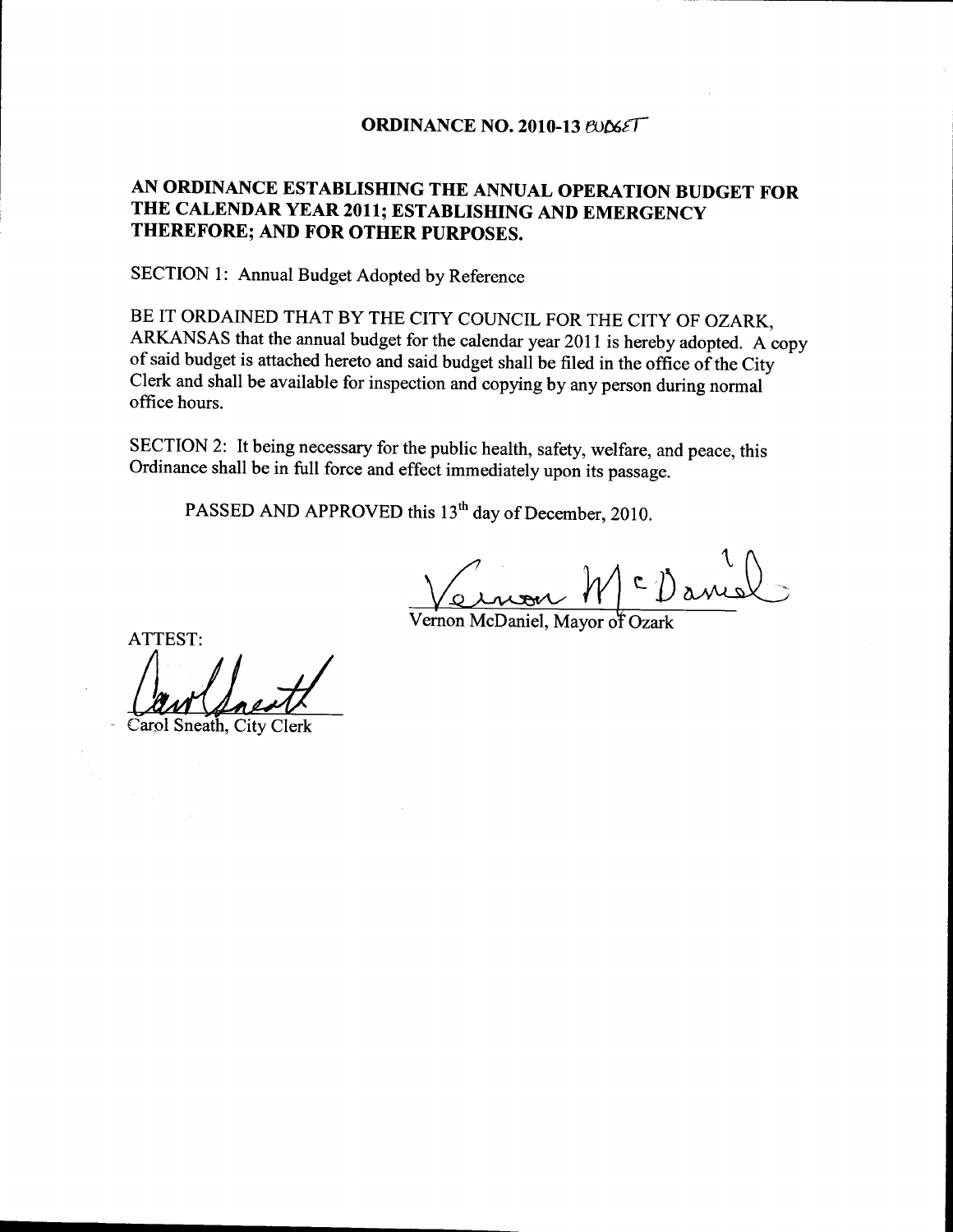|                                                      |                |                   |                 |                                 |                                             | otal Disbursements                                                 |
|------------------------------------------------------|----------------|-------------------|-----------------|---------------------------------|---------------------------------------------|--------------------------------------------------------------------|
| اھ€<br>00'900'26'1                                   |                | €A                | ⊷               | 922,005.00                      | ⇔                                           |                                                                    |
|                                                      |                |                   |                 | 00 00 00                        | ⇔                                           | 35 Road Construction                                               |
| 000000                                               |                | ↮                 |                 | 00.000.00                       | ⊷                                           | lector Street                                                      |
| မာမာ                                                 |                | ഗ                 |                 |                                 |                                             | Purchase                                                           |
| ٣<br>2,000.00                                        |                | ⊷                 |                 | 00'000'Z                        | ₩                                           | p Ozark Beautiful                                                  |
|                                                      |                | e۶                |                 | 000.00                          | lမာ                                         | Ster<br><b>Gardners</b>                                            |
| မာမာ<br>11,000.00<br> 2,500.00<br> 2,000.00          |                | e۶                |                 | 00'00'Z                         | ۰n                                          | 3rd Celebration                                                    |
| ۰n                                                   |                | €A                |                 | 11,000.00                       | <b>SA</b>                                   | Retirement Fund                                                    |
| 00,000,001                                           |                |                   |                 | 00.000,00                       | ₩                                           | wing/Sidewalks/Drainage                                            |
| 25,000.00                                            |                | မားမာ             |                 | 25,000.00                       | مهرمه                                       | anster to Volunteer Fire<br>anster to Municipal Court              |
| မှာမြာမ<br>213,705.00                                |                |                   |                 | 213,705.00                      |                                             |                                                                    |
| 157,235.00                                           |                |                   |                 | 157,235.00                      |                                             | nsfer to<br><b>Street Dept.</b>                                    |
|                                                      |                | မာမာမာ            |                 | 548,405.00                      |                                             | ansfer to Police Dept.                                             |
| 00 900 02<br>00 000 02                               |                |                   |                 | 20,000.00                       | မားမားမာ                                    | cellaneous                                                         |
| 2,500.00                                             |                |                   |                 | 00'00'Z                         | lఱ                                          |                                                                    |
| <u> မျမျမျမျမျမျမျမျမျမျမျမျမျမျမျမျမျမ</u><br>00000 |                |                   |                 | 00'000'6                        |                                             | rea Agency on Aging                                                |
|                                                      |                |                   |                 | 000000                          |                                             | ℥                                                                  |
| 25,000.00<br>10,000.00                               |                |                   |                 | 25,000.00                       |                                             | ain Street U.S.A.                                                  |
|                                                      |                |                   |                 | cn<br>00000                     |                                             | ailding Insurance                                                  |
| $\frac{15,400.00}{60,000.00}$                        | $\bullet$      |                   |                 | 15,400.00                       |                                             | orker's Comp                                                       |
| 00:00:9                                              |                |                   |                 | თ<br>00.00                      |                                             |                                                                    |
|                                                      |                |                   |                 | $\frac{12,000.00}{2}$           |                                             | ?etirement Expense<br>City Hall Expense                            |
| $\frac{5,000,00}{12,000,00}$                         | $\blacksquare$ |                   |                 | 0010019                         |                                             |                                                                    |
| 75,000.00                                            |                |                   |                 | 00'000'94                       |                                             | yroll Burden                                                       |
| 00'000'11                                            |                |                   |                 | 17,000.00                       |                                             | ol Operations                                                      |
| 25,000.00                                            | ٠.             |                   |                 | 25,000.00                       |                                             | ol Salaries                                                        |
| 15,000.00                                            |                |                   |                 | 00000131                        |                                             | ter Operations                                                     |
| 19,392.00                                            |                |                   |                 | 19,392.00                       |                                             | ior Citizens Salary                                                |
|                                                      |                |                   |                 | <u>25,000.00</u>                |                                             | ly Attorney Salary & Expense                                       |
| 20,000.00<br><u>25,000.00</u>                        |                |                   |                 |                                 | <u> မျမျမျမျမျမျမျမျမျမျမျမျမျမျမျမျမျမ</u> | E<br>Control/Code Enf Expense                                      |
| 21,968.00                                            | ٠<br>e۶        |                   |                 | 21,968.00<br>20,000.00          |                                             | imai Control/Code Enf Salary                                       |
| 0000151                                              | <b>tn</b>      |                   |                 | 13,100.00                       |                                             | kig Inspector Salary & Expense                                     |
| 3,000.00                                             | ۰              |                   |                 |                                 |                                             | ministrative Mileage                                               |
| 00000100                                             |                |                   |                 |                                 |                                             | ninistrative Expense                                               |
| 18,400.00                                            | မာမာမာ         | မာမာမာ            |                 | 18.400.00                       | e۰                                          | or's Retirement Benefit                                            |
| 00'00'02                                             |                | lఱ                |                 | 20,000.00                       | e                                           | ministrative Salaries                                              |
|                                                      |                |                   |                 |                                 |                                             | <u>sbursements</u>                                                 |
| 563,000.00                                           | lఱ             | ↮                 | ⊷               | ,563,000.00                     | ↮                                           | otal Receipts                                                      |
|                                                      |                |                   |                 |                                 |                                             | 2<br>Cashed                                                        |
| 25,000.00                                            | e,             |                   |                 | 25,000.00                       | ŧ٩                                          | Trash Lease                                                        |
| 70,000.00                                            | اوی            |                   |                 | 00.000.00                       | ⊷                                           | <i>l</i> iscellaneous<br>Ark Western Oil/Gas /<br><b>Agreement</b> |
|                                                      | $\cdot$<br>₩   |                   |                 | 000009                          | lی                                          |                                                                    |
| 30,000.00<br>50,000.00                               | မျမမျမမျမမျမ   | ക്രിക്രിക്രിക്    |                 | 3,000.00<br>17,000.00           | e,                                          | ŝ.<br>Permits/Inspection                                           |
| 5,000.00                                             |                |                   |                 |                                 | <b>SP</b>                                   |                                                                    |
|                                                      | $\blacksquare$ |                   |                 | 10,000.00                       |                                             | emetery Lots & Openings                                            |
| 0010011                                              |                |                   |                 | $\frac{6,000,00}{00,000,00}$    | မှာ မှာ မှာ မှာ မှာ မှာ                     | $\frac{1}{8}$ Cost                                                 |
| 6,000.00                                             | $\bullet$      |                   |                 |                                 |                                             | iness License                                                      |
|                                                      |                |                   |                 | 00 000 09                       |                                             | ss Sales Tax Funds                                                 |
| 240,000.00<br>230,000.00<br><u>750,000.00</u>        |                | കികികികികി        |                 | 240,000.00<br><u>230,000.00</u> |                                             | anchise Tax                                                        |
|                                                      | اھە            |                   |                 |                                 |                                             | anklin County Taxes                                                |
| 000009                                               | ٠e             | $\leftrightarrow$ |                 | 50,000.00                       |                                             | ate of Arkansas                                                    |
|                                                      |                |                   |                 |                                 |                                             | iPTS                                                               |
|                                                      |                |                   | 医肾间切开           |                                 |                                             |                                                                    |
|                                                      |                |                   | 2011 YTD BUDGET |                                 |                                             |                                                                    |
|                                                      |                |                   | CITY OF OZARK   |                                 |                                             |                                                                    |

- 17. T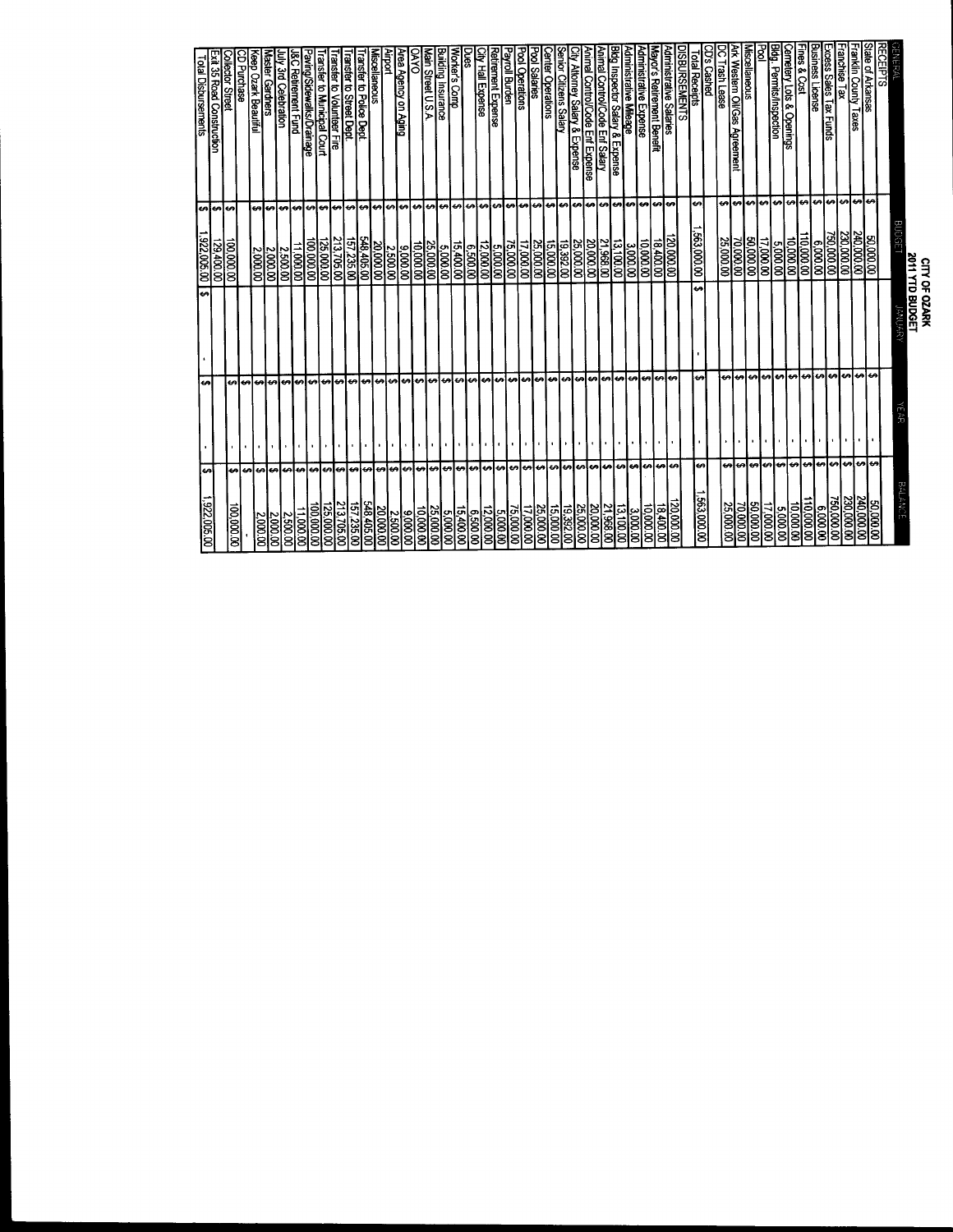| <b>BALANCE</b>         | YEAR    |    | <b>JANUARY</b> | <b>BUDGE1</b>           |    | <b>BINGINAL COURT</b>        |
|------------------------|---------|----|----------------|-------------------------|----|------------------------------|
|                        |         |    |                |                         |    |                              |
| en<br>548,405.0        |         | မာ | ഄ              | 548,405.00              |    | Total Disbursements          |
| မာ<br>2,000.00         |         | မာ |                | 2,000.00                |    | Miscellaneous                |
| 69<br>17,000.00        |         | ഗ  |                | 00'000'ZI               |    | Police Vehicle Purchases     |
| e<br>000008            |         | ⇔  |                | 8,000.00                | မာ | Equipment Purchases          |
| မာ<br>2,000.00         |         | 49 |                | 2,000.00                | ç, | Vehicle Insurance            |
| G٩<br>4,000.00         |         | 69 |                | 4,000.00                | e۹ | <b>Community</b>             |
| G.<br>00.00.00         |         | ↮  |                | 00'00'9                 | မာ | <b>Office Supplies</b>       |
| 3,000.00               |         | မာ |                | 3,000.00                | ć۵ | Jilibes                      |
| 10,000.00              | မာ      | မာ |                | 00.000.00               | ŧΑ | Communications               |
| 69<br><b>20,000.00</b> |         | ഗ  |                | 00.000.00               |    | <b>Sasoline</b>              |
| 00.000,00              | GA.     | Ġ9 |                | 00'000'01               | ⇔  | Vehicle Oberation & Repair   |
| <b>36,000.00</b>       | €A      | မာ |                | 36,000.00               |    | <b>Nispatch Fees</b>         |
| 3,000.00               | e٩      | 69 |                | 00000                   | မာ | Clothing Allowance           |
| 17,000.00              | £٩      |    |                | 00'000' $\overline{11}$ | မာ | Payroll Burden               |
| 201,906.00             | မာ      | €A |                | 305,906.00              | ÷, | Salaries                     |
|                        |         |    |                |                         |    | ESTIMATED DISBURSEMENTS      |
| 548,405.00             | 69      | €9 | ÷۰<br>٠        | 548,405.00              | ⇔  | <b>Total Receipts</b>        |
|                        |         | မာ |                |                         |    | Police Grant                 |
| 548,405.00             | ı<br>e٩ | ఈ  |                | 548,405.00              | G٩ | ransfer from General Revenue |
|                        | e۶      | ⊷  |                |                         |    | <b>RECEIPTS</b>              |
| <b>BALANGE</b>         | ベール     |    | <b>JANJARY</b> | 9000151                 |    | POLICE DEPARTMENT            |

 $\label{eq:2.1} \frac{1}{\sqrt{2}}\int_{\mathbb{R}^3}\frac{1}{\sqrt{2}}\left(\frac{1}{\sqrt{2}}\right)^2\frac{1}{\sqrt{2}}\left(\frac{1}{\sqrt{2}}\right)^2\frac{1}{\sqrt{2}}\left(\frac{1}{\sqrt{2}}\right)^2\frac{1}{\sqrt{2}}\left(\frac{1}{\sqrt{2}}\right)^2.$ 

 $\mathcal{L}^{\text{max}}_{\text{max}}$  and  $\mathcal{L}^{\text{max}}_{\text{max}}$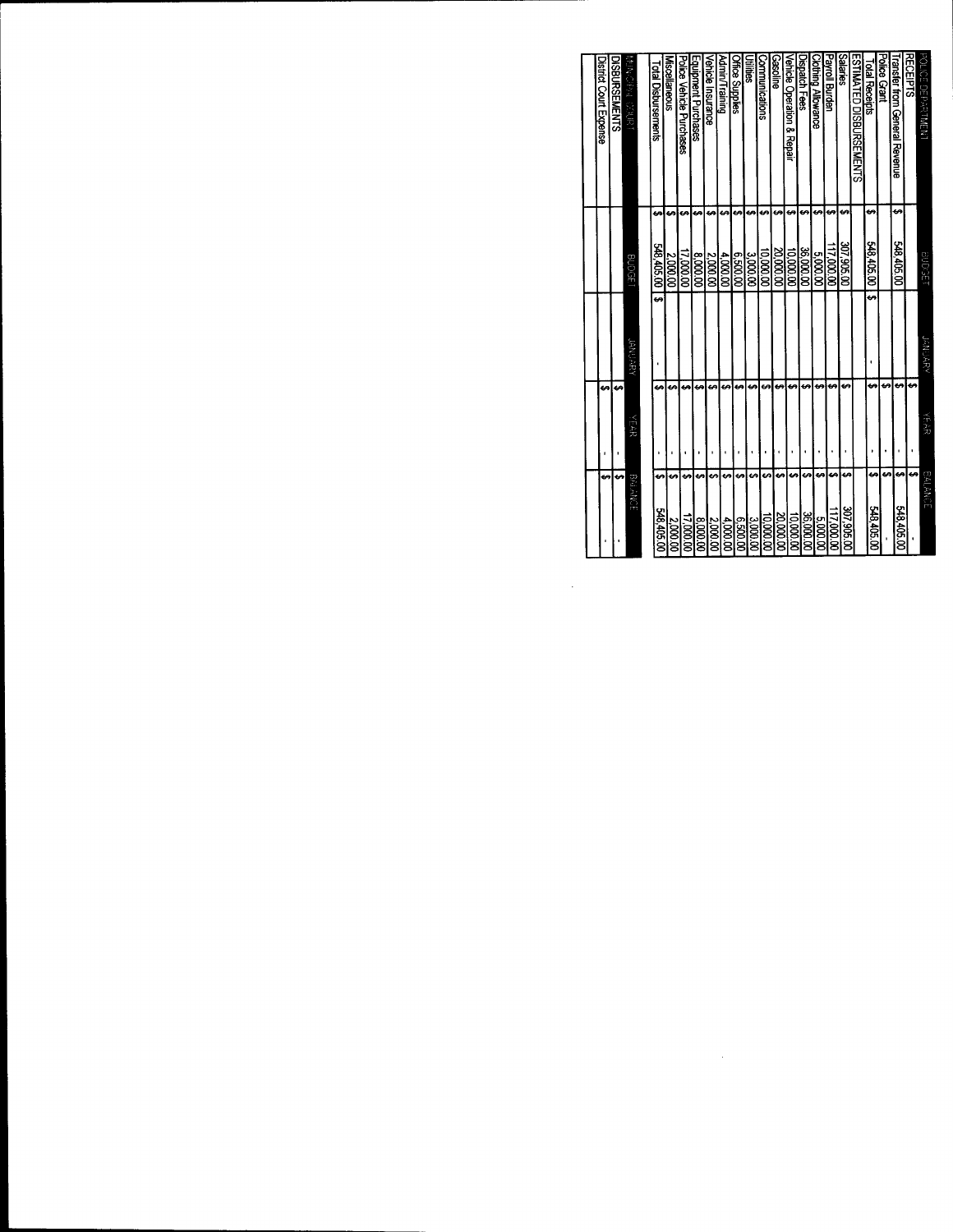|                        |                        |              |                       | Total Disbursements        |
|------------------------|------------------------|--------------|-----------------------|----------------------------|
| e,                     | ↔<br>$\bullet$         | ⇔            | ↮                     |                            |
| lی                     | ₩                      |              |                       | CD Purchase                |
|                        |                        |              |                       | ESTIMATED DISBURSENERS     |
| ↮<br>322,500.00        | မာ                     |              | မာ<br>0009222         | <b>Total Receipts</b>      |
|                        |                        |              |                       | ashed CD's                 |
| ₩<br>2,500.00          | ↔                      |              | ↮<br>2,500.00         | Interest                   |
| ⊷<br>320,000.00        | e<br>×                 |              | €A<br>320,000.00      | State of Arkansas          |
|                        |                        |              |                       | <b>RECEIPTS</b>            |
| BALANCE                | YEAR                   | こところ         | <b>BOOGET</b>         | HOSPITAL TAX FUND          |
|                        |                        |              |                       |                            |
| ÷,<br>000009100        | ↔                      |              | ⊷<br>00'000'51        | lail Bill & Inmate Medical |
|                        |                        |              |                       | <b>DISBURSEMENTS</b>       |
| وي<br>3,850.00         | ⊷                      | မာ           | ↮<br>3,850.00         | <b>Total Receipts</b>      |
| e۵<br><b>750.00</b>    | أونه<br>$\blacksquare$ |              | ↮<br>00'092           | neres                      |
| ۰e<br>00009            | ص                      |              | e۶<br>15,000.00       | Administration of Justice  |
|                        |                        |              |                       | <b>RECEIPTS</b>            |
| <b>BALANCE</b>         | YEAR                   | ianuary      | LESCIFIN              | <b>POLISOF TYNINICO</b>    |
|                        |                        |              |                       |                            |
| ⊷<br>2,400.00          | ↮<br>٠                 |              | မာ<br>2,400.00        | Pensions                   |
|                        |                        |              |                       | <b>DISBURSEMENTS</b>       |
| e<br>3,850.00          | ↔                      | e۹           | ⊷<br>3,850.00         | <b>Total Receipts</b>      |
|                        | ↔                      |              | ↮<br>6,120.00         | Payroll Deduction          |
| اھە<br>250.00          | ⊷                      |              | ഗ<br>250.00           | nterest & CD               |
| ÷.<br>3,600.00         | ÷,                     |              | ⊷<br>3,600.00         | Ozark Municipal Court      |
| <b>SA</b>              | €                      |              |                       | State of Arkansas          |
|                        |                        |              |                       | <b>RECEIPTS</b>            |
| <b>BALANCE</b>         | YEAR                   | 인<br>사망(TAS) | <b>BUDGET</b>         | <b>ARKANSAS LOPFI</b>      |
|                        |                        |              |                       |                            |
| €<br>00'000'29         | မာ<br>Ĭ.               | <del>ی</del> | မာ<br>00 000 25       | Total Disbursements        |
| ↮<br>00.000.1          | ÷,                     |              | <b>GA</b><br>00'000'L | ≹                          |
| ŧ۵<br>00'000'99        | مه                     |              | ↮<br>00'000'95        | Retirement Pensions        |
|                        |                        |              |                       | <b>DISBURSEMENTS</b>       |
| ÷,<br>46,000.00        | €<br>f.                | ÷۰           | ÷<br>46,000.00        | Total Receipts             |
| မာ<br>00.000.1         |                        |              | ⊷<br>00'000'          | Investment Fund            |
| ⊷                      | ⊷                      |              |                       | <b>City Match</b>          |
| ↮                      | احه                    |              |                       | <b>Firemen's Match</b>     |
| $\bullet$<br>45,000.00 | ⇔<br>$\bullet$         |              | မာ<br>45,000.00       | Franklin County Taxes      |
|                        |                        |              |                       | <b>RECEIPTS</b>            |
| <b>BALANCE</b>         | YEAR                   | JANUARY      | Bupger                | EIREMEN'S PENSION FUND     |

 $\label{eq:2.1} \frac{1}{\sqrt{2}}\int_{\mathbb{R}^3}\frac{1}{\sqrt{2}}\left(\frac{1}{\sqrt{2}}\right)^2\frac{1}{\sqrt{2}}\left(\frac{1}{\sqrt{2}}\right)^2\frac{1}{\sqrt{2}}\left(\frac{1}{\sqrt{2}}\right)^2.$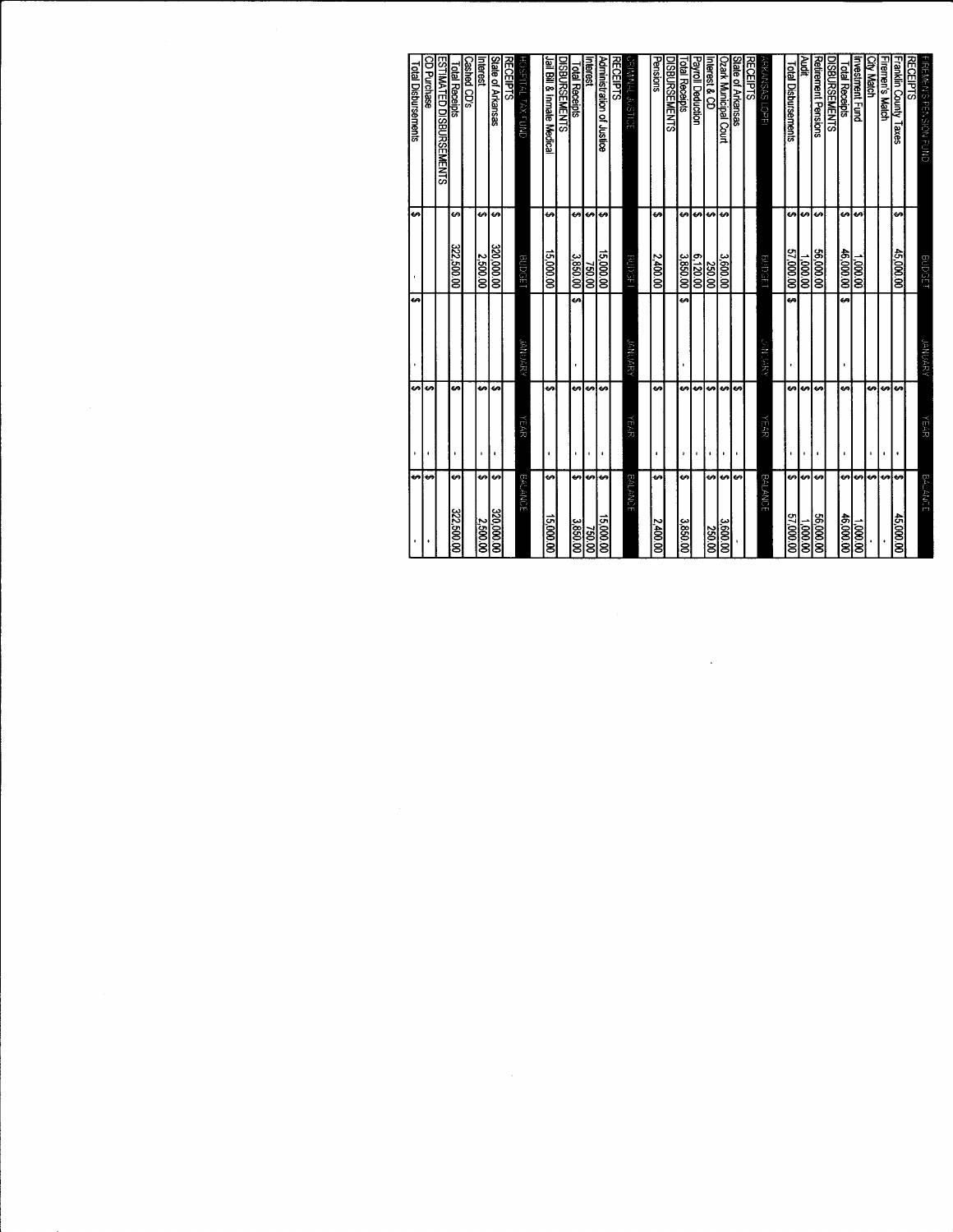| STREET DEPARTMENT          | <b>BJDGET</b>    | JANUARY | YEAR | BALANCE          |            |
|----------------------------|------------------|---------|------|------------------|------------|
| <b>RECEIPTS</b>            |                  |         |      |                  |            |
| Transfer from City General | 157,235.00       |         |      | ⊷                | 157,235.00 |
| State of Arkansas          | 170,000.00<br>မာ |         | 69   | မာ့              | 170,000.00 |
| Franklin County Taxes      | 75,000.00<br>မာ  |         | မာ   | မာ               | 75,000.00  |
| Miscellaneous              | 1,000.00<br>မာ   |         | မာ   | ↮                | 1,000.00   |
| <b>Total Receipts</b>      | 403,235.00<br>49 | t,      | မာ   | 403,235.00<br>69 |            |
| <b>DISBURSEMENTS</b>       |                  |         |      |                  |            |
| Salaries                   | 181.735.00<br>မာ |         |      | 181.735.00<br>မာ |            |
| Summer Help                | 12,000.00<br>မာ  |         | မာ   | မာ               | 12,000.00  |
| Payroll Burden             | 55,000.00<br>မာ  |         | ഗ    | မာ့              | 55.000.00  |
| <b>Shop Operations</b>     | 6,000.00<br>မာ   |         | မာ   | မာ               | 6.000.00   |
| Vehicle & Equipment Repair | 12.000.00<br>બ   |         | မာ   | မာ               | 12.000.00  |
| Gasoline                   | 17,000.00<br>₩   |         | မာ   | ശ                | 17,000.00  |
| Vehicle Insurance          | 2.500.00<br>မာ   |         | ഗ    | မာ               | 2.500.00   |
| Materials & Supplies       | 20.000.00<br>↮   |         |      | မာ               | 20,000.00  |
| Street Lights              | 75,000.00        |         |      |                  | 75,000.00  |
| City Parks                 | 13,000.00<br>↔   |         |      |                  | 13,000,00  |
| <b>Cemetery Operations</b> | 3.000.00         |         |      |                  | 3,000.00   |
| <b>Retirement</b>          | 3.000,00         |         | မာ   |                  | 3,000.00   |
| Uniforms                   | 3,000.00         |         | tA.  | 46               | 3,000.00   |
| <b>Total Disbursements</b> |                  |         |      | ÷۹               |            |
|                            | 403,235.00<br>မာ | H)      | ٤A   | 403,235.00<br>وی |            |
|                            |                  |         |      |                  |            |
|                            |                  |         |      |                  |            |
|                            |                  |         |      |                  |            |

 $\label{eq:2.1} \mathcal{L}(\mathcal{L}^{\mathcal{L}}_{\mathcal{L}}(\mathcal{L}^{\mathcal{L}}_{\mathcal{L}})) \leq \mathcal{L}(\mathcal{L}^{\mathcal{L}}_{\mathcal{L}}(\mathcal{L}^{\mathcal{L}}_{\mathcal{L}})) \leq \mathcal{L}(\mathcal{L}^{\mathcal{L}}_{\mathcal{L}}(\mathcal{L}^{\mathcal{L}}_{\mathcal{L}}))$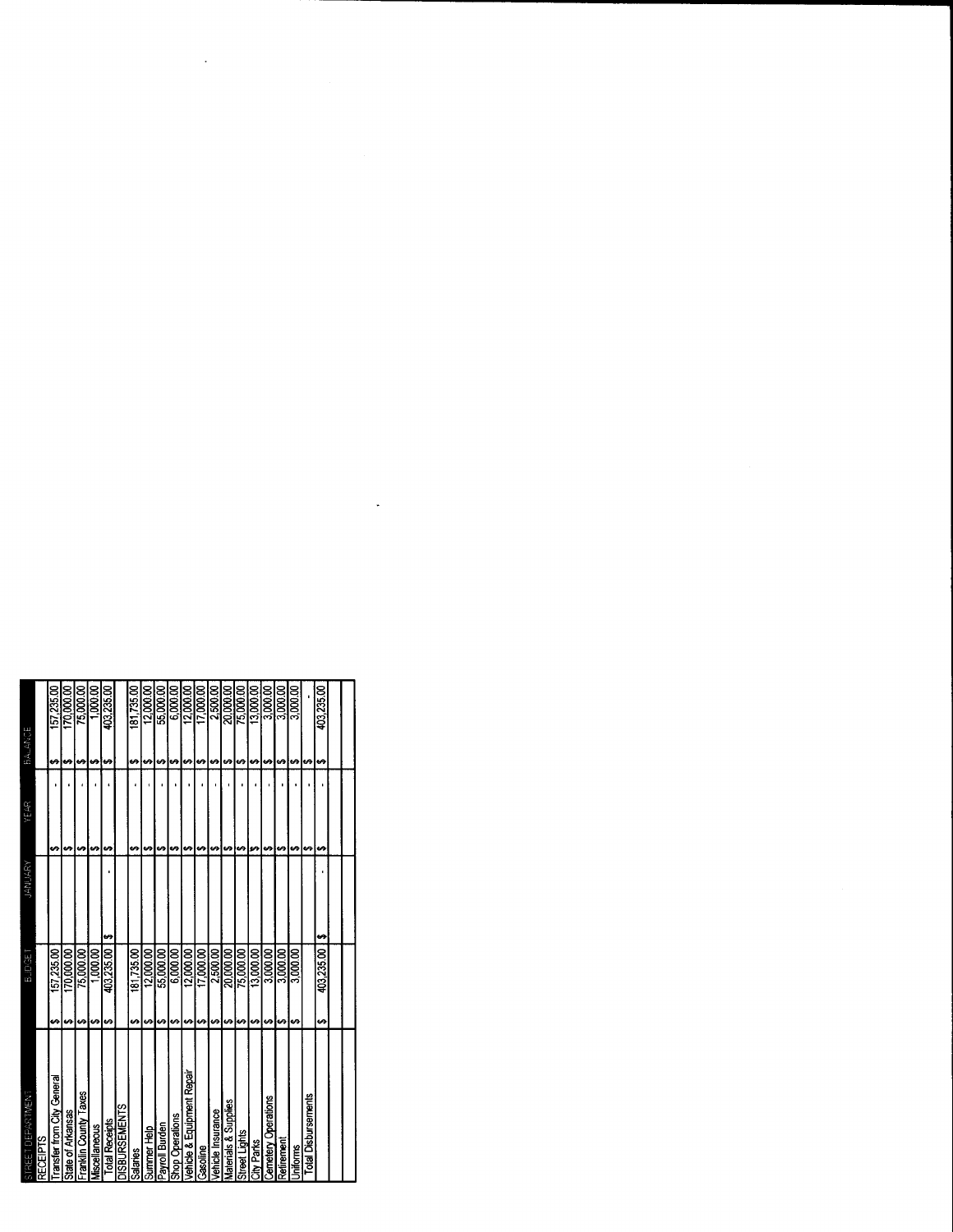| 219,705.00<br>6,000.00<br>213,705.00<br>34,105.00<br>6,000.00<br>32,000.00<br>7,000.00<br>3,000.00<br>3,500.00<br>7,500.00<br>5,000.00<br>7,500.00<br>17,500.00<br>2,500.00<br>219,705.00<br><u>2000 to</u><br>6,000.00<br>52,100.00<br>5,000.00<br>1,000.00<br>9,000.00<br>10,500.00<br>1,500.00<br><b>BALANCE</b><br><del>ی</del><br>es.<br>မာမြာ<br>⊷<br>₩<br>⊷<br>₩<br>⊷<br>69<br>⊷<br>မာမြာ<br>$\leftrightarrow$<br>69<br>⊷<br>⇔<br>↮<br>إجبه<br>₩<br>$\leftrightarrow$<br>₩<br>↮<br>↮<br>چے<br>⊷<br>⊷<br>↮<br>₩<br>YEAR<br>↮<br>↮<br>မာ<br>မာ<br>⊷<br>s,<br>⊷<br>۰<br>⊷<br>မာ<br>↮<br>₩<br>⊷<br>⊷<br>₩<br> ↔<br>s,<br>÷<br>⇔<br>₩<br>⊷<br>⊷<br>⊷<br>⊷<br>⊷<br>₩<br>₩<br>↮<br>مە<br>JANUARY<br>ï<br>t۵<br>H<br>ŧ٩<br>⊷<br>219,705.00<br>219.705.00<br>3,000.00<br>3,500.00<br>7,500.00<br>10,500.00<br>6,000.00<br>213,705.00<br>34,105.00<br>32.000.00<br>7,000.00<br>5,000.00<br>5,000.00<br>7,500.00<br>17,500.00<br>1,000.00<br>52.100.00<br>2,500.00<br>25.000.00<br>6,000.00<br>5,000.00<br>6,000.00<br>1,500.00<br>9,000.00<br>BUDGET<br>÷<br>₩<br>₩<br>₩<br>₩<br>↮<br>မာ<br>¢<br>↮<br>↮<br>↮<br>↔<br>မာ<br>မာ<br>မာ<br>မာမြာ<br>۰<br>⊷<br>⊷<br>မာ<br>₩<br>tA<br>49<br>↔<br>Pagers & Radio/Communications<br>Station Maintenance & Upgrade<br>Salaries - Full Time/Burden<br><b>/OLUNTEER FIRE-ACT 833</b><br>State Grant Funds/Misc.<br>Fire Truck Debt Service<br>State Insurance Refund<br>Franklin County Taxes<br>Transfer from General<br><b>Total Disbrusements</b><br><b>Total Disbursements</b><br><b>Public Relation &amp; Info</b><br>Materials & Supplies<br>Salaries - Volunteer<br><b>DISBURSEMENTS</b><br>Material & Supplies<br>Equipment & Tools<br><b>JISBURSEMENTS</b><br>Equipment & Tools<br><b>Tire Station Repair</b><br>Vehicle Insurance<br><b>Vehicle Operation</b><br>Safety Equipment<br>Vehicle Purchase<br><b>Total Receipts</b><br><b>Total Receipts</b><br>Payroll Burden<br>Viscellaneous<br><b>RECEIPTS</b><br>Gasoline<br>Training<br>Training<br>Interest<br>Utilities | /OLUNTEER FIRE DEPT<br><b>RECEIPTS</b> | BUDGE <sup>-</sup> | YSKUNAN | YEAR | BALANCE |
|------------------------------------------------------------------------------------------------------------------------------------------------------------------------------------------------------------------------------------------------------------------------------------------------------------------------------------------------------------------------------------------------------------------------------------------------------------------------------------------------------------------------------------------------------------------------------------------------------------------------------------------------------------------------------------------------------------------------------------------------------------------------------------------------------------------------------------------------------------------------------------------------------------------------------------------------------------------------------------------------------------------------------------------------------------------------------------------------------------------------------------------------------------------------------------------------------------------------------------------------------------------------------------------------------------------------------------------------------------------------------------------------------------------------------------------------------------------------------------------------------------------------------------------------------------------------------------------------------------------------------------------------------------------------------------------------------------------------------------------------------------------------------------------------------------------------------------------------------------------------------------------------------------------------------------------------------------------------------------------------------------------------|----------------------------------------|--------------------|---------|------|---------|
|                                                                                                                                                                                                                                                                                                                                                                                                                                                                                                                                                                                                                                                                                                                                                                                                                                                                                                                                                                                                                                                                                                                                                                                                                                                                                                                                                                                                                                                                                                                                                                                                                                                                                                                                                                                                                                                                                                                                                                                                                        |                                        |                    |         |      |         |
|                                                                                                                                                                                                                                                                                                                                                                                                                                                                                                                                                                                                                                                                                                                                                                                                                                                                                                                                                                                                                                                                                                                                                                                                                                                                                                                                                                                                                                                                                                                                                                                                                                                                                                                                                                                                                                                                                                                                                                                                                        |                                        |                    |         |      |         |
|                                                                                                                                                                                                                                                                                                                                                                                                                                                                                                                                                                                                                                                                                                                                                                                                                                                                                                                                                                                                                                                                                                                                                                                                                                                                                                                                                                                                                                                                                                                                                                                                                                                                                                                                                                                                                                                                                                                                                                                                                        |                                        |                    |         |      |         |
|                                                                                                                                                                                                                                                                                                                                                                                                                                                                                                                                                                                                                                                                                                                                                                                                                                                                                                                                                                                                                                                                                                                                                                                                                                                                                                                                                                                                                                                                                                                                                                                                                                                                                                                                                                                                                                                                                                                                                                                                                        |                                        |                    |         |      |         |
|                                                                                                                                                                                                                                                                                                                                                                                                                                                                                                                                                                                                                                                                                                                                                                                                                                                                                                                                                                                                                                                                                                                                                                                                                                                                                                                                                                                                                                                                                                                                                                                                                                                                                                                                                                                                                                                                                                                                                                                                                        |                                        |                    |         |      |         |
|                                                                                                                                                                                                                                                                                                                                                                                                                                                                                                                                                                                                                                                                                                                                                                                                                                                                                                                                                                                                                                                                                                                                                                                                                                                                                                                                                                                                                                                                                                                                                                                                                                                                                                                                                                                                                                                                                                                                                                                                                        |                                        |                    |         |      |         |
|                                                                                                                                                                                                                                                                                                                                                                                                                                                                                                                                                                                                                                                                                                                                                                                                                                                                                                                                                                                                                                                                                                                                                                                                                                                                                                                                                                                                                                                                                                                                                                                                                                                                                                                                                                                                                                                                                                                                                                                                                        |                                        |                    |         |      |         |
|                                                                                                                                                                                                                                                                                                                                                                                                                                                                                                                                                                                                                                                                                                                                                                                                                                                                                                                                                                                                                                                                                                                                                                                                                                                                                                                                                                                                                                                                                                                                                                                                                                                                                                                                                                                                                                                                                                                                                                                                                        |                                        |                    |         |      |         |
|                                                                                                                                                                                                                                                                                                                                                                                                                                                                                                                                                                                                                                                                                                                                                                                                                                                                                                                                                                                                                                                                                                                                                                                                                                                                                                                                                                                                                                                                                                                                                                                                                                                                                                                                                                                                                                                                                                                                                                                                                        |                                        |                    |         |      |         |
|                                                                                                                                                                                                                                                                                                                                                                                                                                                                                                                                                                                                                                                                                                                                                                                                                                                                                                                                                                                                                                                                                                                                                                                                                                                                                                                                                                                                                                                                                                                                                                                                                                                                                                                                                                                                                                                                                                                                                                                                                        |                                        |                    |         |      |         |
|                                                                                                                                                                                                                                                                                                                                                                                                                                                                                                                                                                                                                                                                                                                                                                                                                                                                                                                                                                                                                                                                                                                                                                                                                                                                                                                                                                                                                                                                                                                                                                                                                                                                                                                                                                                                                                                                                                                                                                                                                        |                                        |                    |         |      |         |
|                                                                                                                                                                                                                                                                                                                                                                                                                                                                                                                                                                                                                                                                                                                                                                                                                                                                                                                                                                                                                                                                                                                                                                                                                                                                                                                                                                                                                                                                                                                                                                                                                                                                                                                                                                                                                                                                                                                                                                                                                        |                                        |                    |         |      |         |
|                                                                                                                                                                                                                                                                                                                                                                                                                                                                                                                                                                                                                                                                                                                                                                                                                                                                                                                                                                                                                                                                                                                                                                                                                                                                                                                                                                                                                                                                                                                                                                                                                                                                                                                                                                                                                                                                                                                                                                                                                        |                                        |                    |         |      |         |
|                                                                                                                                                                                                                                                                                                                                                                                                                                                                                                                                                                                                                                                                                                                                                                                                                                                                                                                                                                                                                                                                                                                                                                                                                                                                                                                                                                                                                                                                                                                                                                                                                                                                                                                                                                                                                                                                                                                                                                                                                        |                                        |                    |         |      |         |
|                                                                                                                                                                                                                                                                                                                                                                                                                                                                                                                                                                                                                                                                                                                                                                                                                                                                                                                                                                                                                                                                                                                                                                                                                                                                                                                                                                                                                                                                                                                                                                                                                                                                                                                                                                                                                                                                                                                                                                                                                        |                                        |                    |         |      |         |
|                                                                                                                                                                                                                                                                                                                                                                                                                                                                                                                                                                                                                                                                                                                                                                                                                                                                                                                                                                                                                                                                                                                                                                                                                                                                                                                                                                                                                                                                                                                                                                                                                                                                                                                                                                                                                                                                                                                                                                                                                        |                                        |                    |         |      |         |
|                                                                                                                                                                                                                                                                                                                                                                                                                                                                                                                                                                                                                                                                                                                                                                                                                                                                                                                                                                                                                                                                                                                                                                                                                                                                                                                                                                                                                                                                                                                                                                                                                                                                                                                                                                                                                                                                                                                                                                                                                        |                                        |                    |         |      |         |
|                                                                                                                                                                                                                                                                                                                                                                                                                                                                                                                                                                                                                                                                                                                                                                                                                                                                                                                                                                                                                                                                                                                                                                                                                                                                                                                                                                                                                                                                                                                                                                                                                                                                                                                                                                                                                                                                                                                                                                                                                        |                                        |                    |         |      |         |
|                                                                                                                                                                                                                                                                                                                                                                                                                                                                                                                                                                                                                                                                                                                                                                                                                                                                                                                                                                                                                                                                                                                                                                                                                                                                                                                                                                                                                                                                                                                                                                                                                                                                                                                                                                                                                                                                                                                                                                                                                        |                                        |                    |         |      |         |
|                                                                                                                                                                                                                                                                                                                                                                                                                                                                                                                                                                                                                                                                                                                                                                                                                                                                                                                                                                                                                                                                                                                                                                                                                                                                                                                                                                                                                                                                                                                                                                                                                                                                                                                                                                                                                                                                                                                                                                                                                        |                                        |                    |         |      |         |
|                                                                                                                                                                                                                                                                                                                                                                                                                                                                                                                                                                                                                                                                                                                                                                                                                                                                                                                                                                                                                                                                                                                                                                                                                                                                                                                                                                                                                                                                                                                                                                                                                                                                                                                                                                                                                                                                                                                                                                                                                        |                                        |                    |         |      |         |
|                                                                                                                                                                                                                                                                                                                                                                                                                                                                                                                                                                                                                                                                                                                                                                                                                                                                                                                                                                                                                                                                                                                                                                                                                                                                                                                                                                                                                                                                                                                                                                                                                                                                                                                                                                                                                                                                                                                                                                                                                        |                                        |                    |         |      |         |
|                                                                                                                                                                                                                                                                                                                                                                                                                                                                                                                                                                                                                                                                                                                                                                                                                                                                                                                                                                                                                                                                                                                                                                                                                                                                                                                                                                                                                                                                                                                                                                                                                                                                                                                                                                                                                                                                                                                                                                                                                        |                                        |                    |         |      |         |
|                                                                                                                                                                                                                                                                                                                                                                                                                                                                                                                                                                                                                                                                                                                                                                                                                                                                                                                                                                                                                                                                                                                                                                                                                                                                                                                                                                                                                                                                                                                                                                                                                                                                                                                                                                                                                                                                                                                                                                                                                        |                                        |                    |         |      |         |
|                                                                                                                                                                                                                                                                                                                                                                                                                                                                                                                                                                                                                                                                                                                                                                                                                                                                                                                                                                                                                                                                                                                                                                                                                                                                                                                                                                                                                                                                                                                                                                                                                                                                                                                                                                                                                                                                                                                                                                                                                        |                                        |                    |         |      |         |
|                                                                                                                                                                                                                                                                                                                                                                                                                                                                                                                                                                                                                                                                                                                                                                                                                                                                                                                                                                                                                                                                                                                                                                                                                                                                                                                                                                                                                                                                                                                                                                                                                                                                                                                                                                                                                                                                                                                                                                                                                        |                                        |                    |         |      |         |
|                                                                                                                                                                                                                                                                                                                                                                                                                                                                                                                                                                                                                                                                                                                                                                                                                                                                                                                                                                                                                                                                                                                                                                                                                                                                                                                                                                                                                                                                                                                                                                                                                                                                                                                                                                                                                                                                                                                                                                                                                        |                                        |                    |         |      |         |
|                                                                                                                                                                                                                                                                                                                                                                                                                                                                                                                                                                                                                                                                                                                                                                                                                                                                                                                                                                                                                                                                                                                                                                                                                                                                                                                                                                                                                                                                                                                                                                                                                                                                                                                                                                                                                                                                                                                                                                                                                        |                                        |                    |         |      |         |
|                                                                                                                                                                                                                                                                                                                                                                                                                                                                                                                                                                                                                                                                                                                                                                                                                                                                                                                                                                                                                                                                                                                                                                                                                                                                                                                                                                                                                                                                                                                                                                                                                                                                                                                                                                                                                                                                                                                                                                                                                        |                                        |                    |         |      |         |
|                                                                                                                                                                                                                                                                                                                                                                                                                                                                                                                                                                                                                                                                                                                                                                                                                                                                                                                                                                                                                                                                                                                                                                                                                                                                                                                                                                                                                                                                                                                                                                                                                                                                                                                                                                                                                                                                                                                                                                                                                        |                                        |                    |         |      |         |
|                                                                                                                                                                                                                                                                                                                                                                                                                                                                                                                                                                                                                                                                                                                                                                                                                                                                                                                                                                                                                                                                                                                                                                                                                                                                                                                                                                                                                                                                                                                                                                                                                                                                                                                                                                                                                                                                                                                                                                                                                        |                                        |                    |         |      |         |
|                                                                                                                                                                                                                                                                                                                                                                                                                                                                                                                                                                                                                                                                                                                                                                                                                                                                                                                                                                                                                                                                                                                                                                                                                                                                                                                                                                                                                                                                                                                                                                                                                                                                                                                                                                                                                                                                                                                                                                                                                        |                                        |                    |         |      |         |
|                                                                                                                                                                                                                                                                                                                                                                                                                                                                                                                                                                                                                                                                                                                                                                                                                                                                                                                                                                                                                                                                                                                                                                                                                                                                                                                                                                                                                                                                                                                                                                                                                                                                                                                                                                                                                                                                                                                                                                                                                        |                                        |                    |         |      |         |
|                                                                                                                                                                                                                                                                                                                                                                                                                                                                                                                                                                                                                                                                                                                                                                                                                                                                                                                                                                                                                                                                                                                                                                                                                                                                                                                                                                                                                                                                                                                                                                                                                                                                                                                                                                                                                                                                                                                                                                                                                        |                                        |                    |         |      |         |
|                                                                                                                                                                                                                                                                                                                                                                                                                                                                                                                                                                                                                                                                                                                                                                                                                                                                                                                                                                                                                                                                                                                                                                                                                                                                                                                                                                                                                                                                                                                                                                                                                                                                                                                                                                                                                                                                                                                                                                                                                        |                                        |                    |         |      |         |
|                                                                                                                                                                                                                                                                                                                                                                                                                                                                                                                                                                                                                                                                                                                                                                                                                                                                                                                                                                                                                                                                                                                                                                                                                                                                                                                                                                                                                                                                                                                                                                                                                                                                                                                                                                                                                                                                                                                                                                                                                        |                                        |                    |         |      |         |
|                                                                                                                                                                                                                                                                                                                                                                                                                                                                                                                                                                                                                                                                                                                                                                                                                                                                                                                                                                                                                                                                                                                                                                                                                                                                                                                                                                                                                                                                                                                                                                                                                                                                                                                                                                                                                                                                                                                                                                                                                        |                                        |                    |         |      |         |
|                                                                                                                                                                                                                                                                                                                                                                                                                                                                                                                                                                                                                                                                                                                                                                                                                                                                                                                                                                                                                                                                                                                                                                                                                                                                                                                                                                                                                                                                                                                                                                                                                                                                                                                                                                                                                                                                                                                                                                                                                        |                                        |                    |         |      |         |

 $\sigma_{\rm{max}}$ 

 $\sim$   $\sim$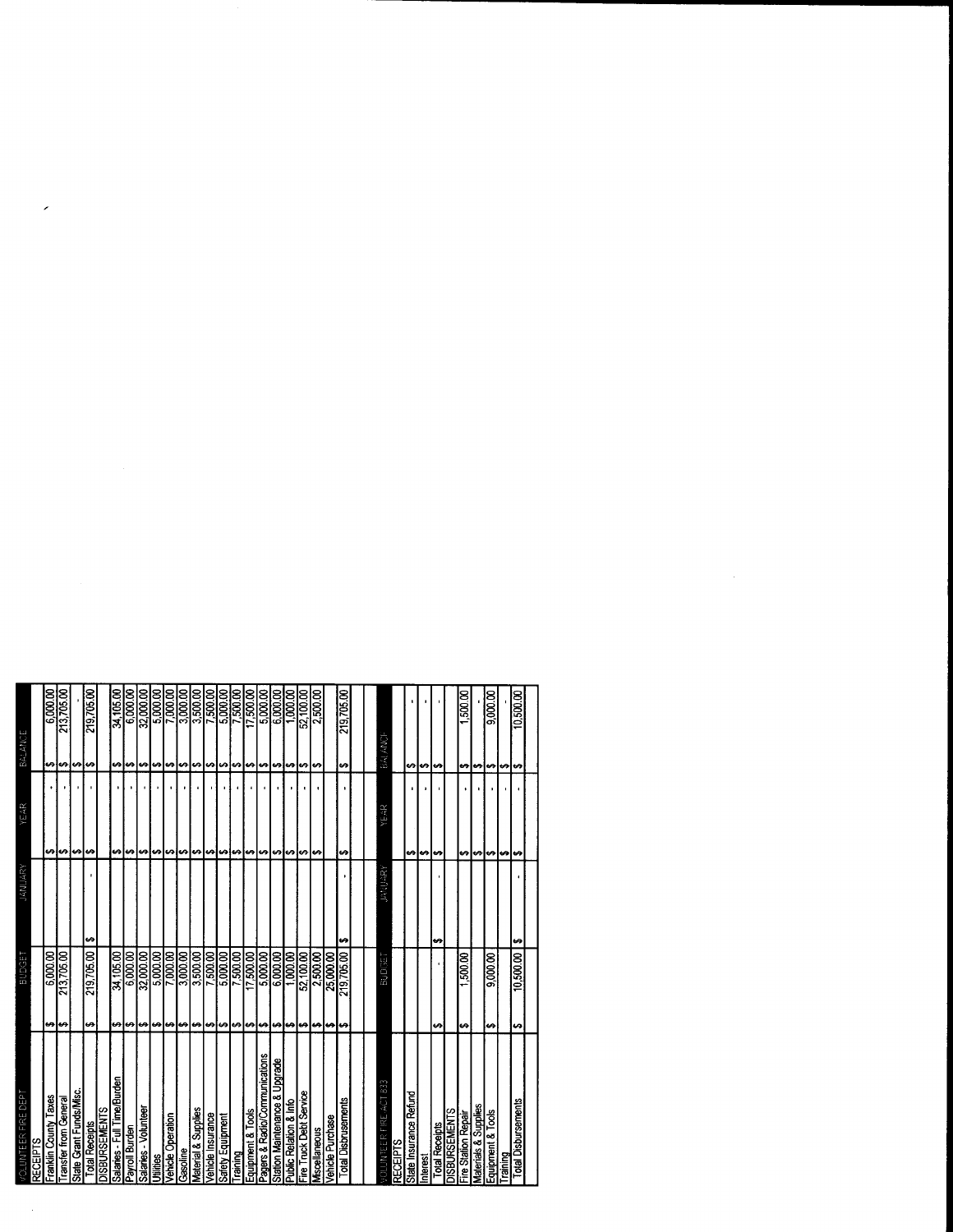## AN ORDINANCE ESTABLISHING SALARIES, PAY RATES AND WAGES; DECLARING AN EMERGENCY THEREFOR; AND FOR OTHER PURPOSES.

BE IT ORDAINED BY THE CITY COUNCIL OF THE CITY OF OZARK, ARKANSAS THAT:

I.

For the fiscal year 2010, the following named positions will have an established salary or hourly rate at the level set opposite each position listed below:

1. Mayor \$36,791 2. City Clerk \$34,815 3. Alderperson \$300/mo 4. Pool Manager \$8.75/hr 5. Head Lifeguard  $$7.50/hr$ 6. Lifeguard  $$7.25/hr$   $12.7$ 



II.

All other employees' salary will increase by 2%, and will be subject to the wage schedule and conditions for salary increase adopted by city council on January  $11<sup>th</sup> 2010$ Ordinance No. 2009-25.

THIS ORDINANCE IS PASSED AND APPROVED THIS 13<sup>TH</sup> DAY OF DECEMBER, 2010.

Mayor Vernon McDaniel

ATTEST:

1

City Clerk Carol Sneath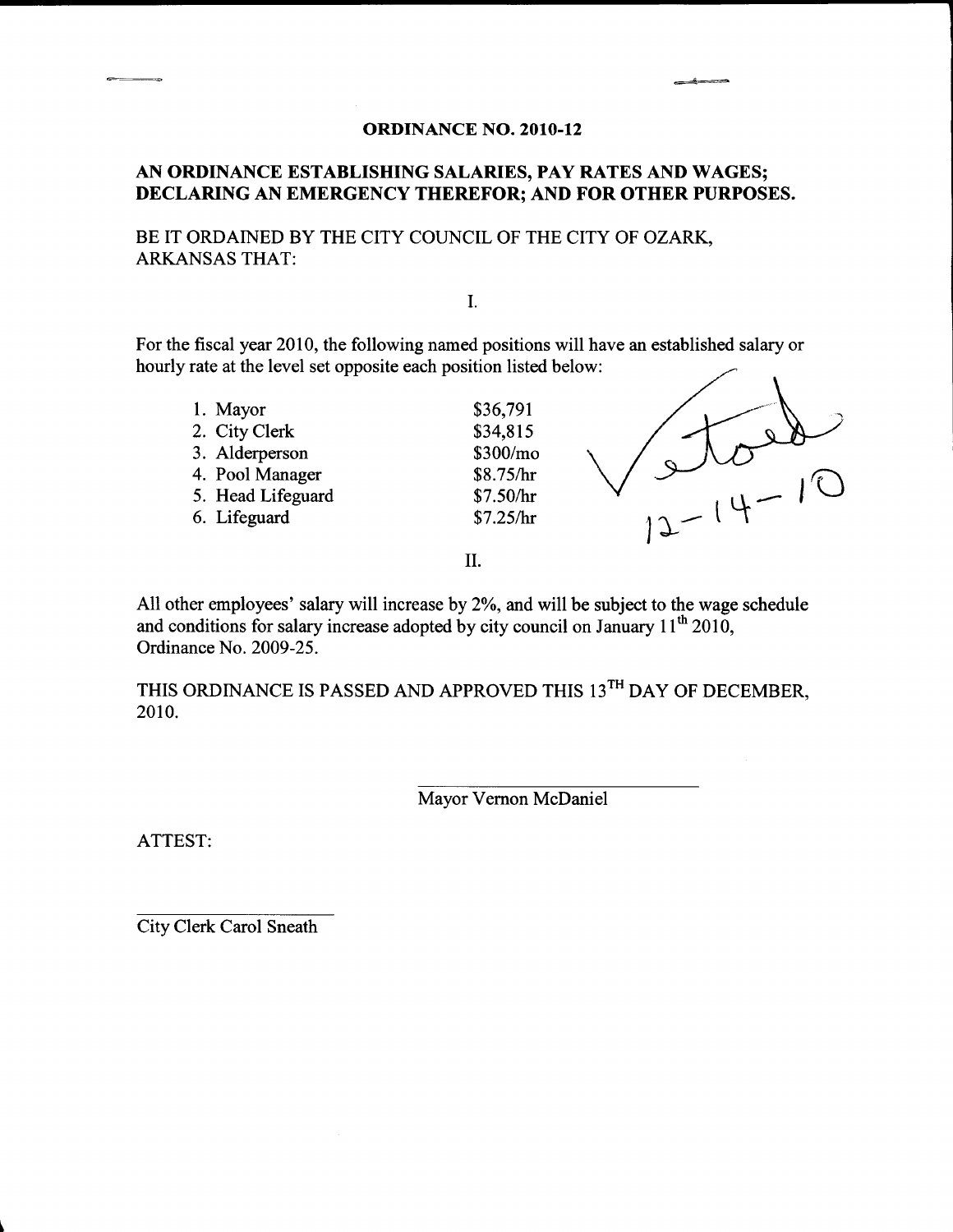# 2011 Wage Scale

|                      | <b>Salary</b> | Salarv<br>Range Low Range High |                                 |
|----------------------|---------------|--------------------------------|---------------------------------|
| <b>Position Code</b> | End           | <b>End</b>                     | <b>Average Salary in Region</b> |

Tax WATER DEPT

| \$33,507.00              | \$56,052.00 | \$ | 45,198.00 |
|--------------------------|-------------|----|-----------|
| \$25,876.00              | \$38,561.00 | Ş  | 31,159.00 |
| \$24,933.00              | \$37,156.00 | S  | 32,090.00 |
| \$22,222.00              | \$33,115.00 | \$ | 25,756.00 |
|                          | \$30,509.00 | S  | 25,656.00 |
| \$20,564.00              | \$30,645.00 | S  | 26,205.00 |
| 19,500.00<br>S.          |             |    |           |
| \$24,477.00              | \$36,476.00 | S  | 30,527.00 |
| $\overline{$}$ 20,908.00 | \$31,158.00 | \$ | 26,313.00 |
| \$8.50/hr                |             |    |           |
|                          | \$20,472.00 |    |           |

#### POLICE DEPT

| \$34,104.00              | \$50,822.00 |    | 41,554.00 |
|--------------------------|-------------|----|-----------|
|                          | \$48,018.00 |    | 42,433.00 |
| \$30,740.00              | \$45,809.00 |    | 36,934.00 |
| $\overline{$}$ 25,292.00 | \$24,706.00 |    | 34,100.00 |
| \$24,229.00              | \$36,190.00 |    | 30,640.00 |
| \$22,500.00              |             |    |           |
| \$22,332.00              | \$33,280.00 | -S | 26,306.00 |
| \$18,646.00              | \$27,787.00 | £. | 23,877.00 |
|                          | \$32,222.00 |    |           |

#### STREET DEPT

| II-9021 Street Super  | \$31,074.00 | $\sqrt{5}$ 46,307.00 | l S | 38,023.00 |
|-----------------------|-------------|----------------------|-----|-----------|
| 49-3053 Mechanic      | \$23,855.00 | \$35,548.00          |     | 29,837.00 |
| 37-3019 Cemetery      | \$22,343.00 | \$33,297.00          |     | 26,872.00 |
| 37-3011 General Labor | \$20,117.00 | \$30,928.00          |     | 26,227.00 |
| 37-3011 Parks Dept    | \$19,684.00 | \$29,334.00          |     | 24,742.00 |
| 37-3019 Truck&Tract   | \$22,749.00 | \$33,900.00          |     | 26,995.00 |

#### ADMINISTRATION

| 33-9011 Ani Cont/Code | $\sqrt{8}$ 17,919.00 $\sqrt{8}$ 26,704.00             |      | 21,634.00 |
|-----------------------|-------------------------------------------------------|------|-----------|
| 47-4011 Bldg Inspect  | $\frac{1}{2}$ \$ 12,600.00 $\frac{1}{2}$ \$ 12,600.00 |      | 32,302.00 |
| 43-3051 Adm Asst      | $\sqrt{22,606.00}$ \$ 33,690.00                       |      | 28,440.00 |
| 53-3021 Bus Driver    | $\sqrt{3}$ 15,209.00 $\sqrt{3}$ 23,111.00             |      | 22,367.00 |
| 33-2011 Fire Chief    | $\frac{1}{3}$ 34,104.00 \ \$ 50,822.00                | - \$ | 49,170.00 |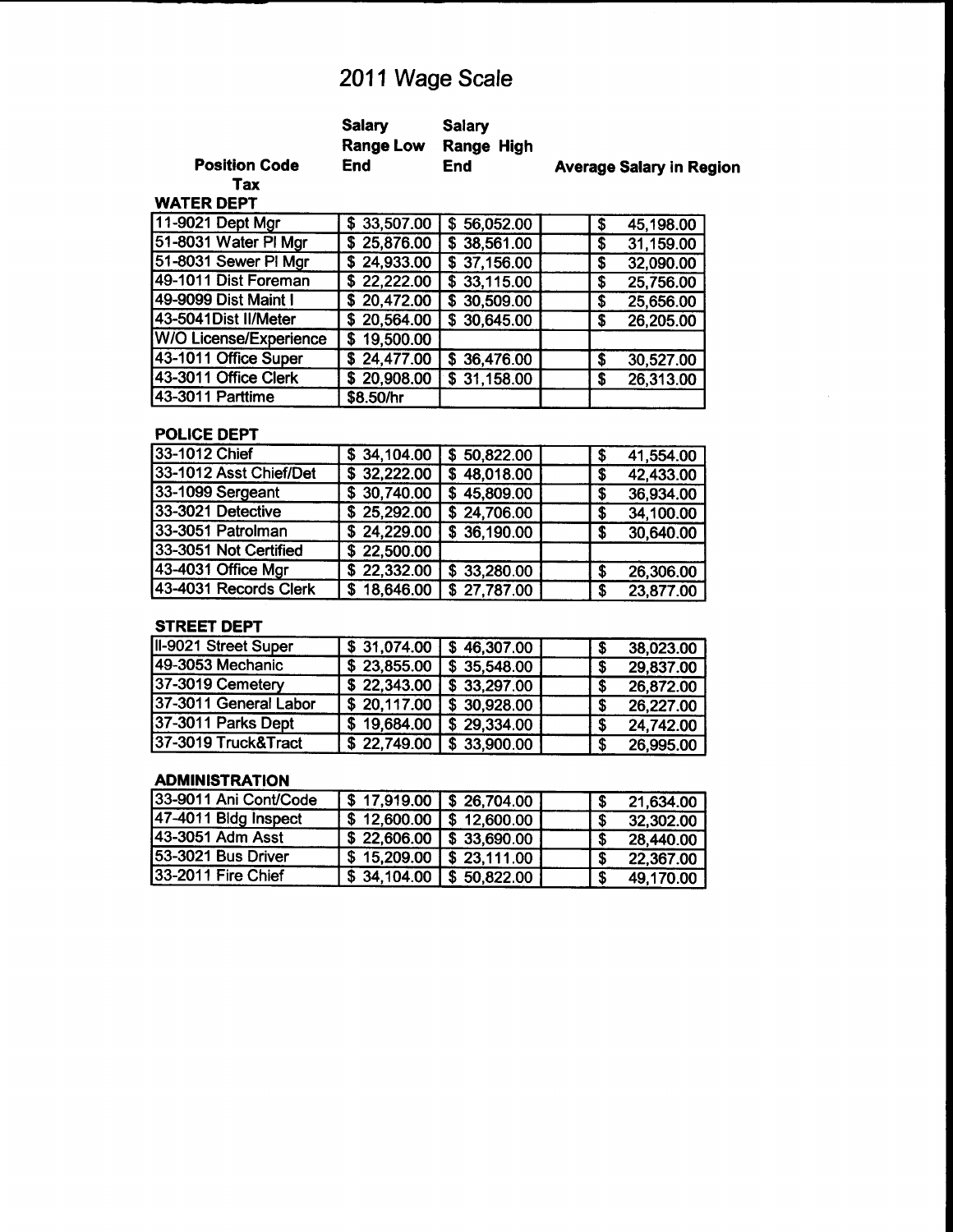### AN ORDINANCE ESTABLISHING SALARIES, PAY RATES AND WAGES; DECLARING AN EMERGENCY THEREFOR; AND FOR OTHER PURPOSES.

BE IT ORDAINED BY THE CITY COUNCIL OF THE CITY OF OZARK, ARKANSAS THAT:

I.

For the fiscal year 2011, the following named positions will have an established salary or hourly rate at the level set opposite each position listed below:

| 1. Mayor          | \$36,791  |
|-------------------|-----------|
| 2. City Clerk     | \$34,815  |
| 3. Alderperson    | \$300/mo  |
| 4. Pool Manager   | \$8.75/hr |
| 5. Head Lifeguard | \$7.50/hr |
| 6. Lifeguard      | \$7.25/hr |
|                   |           |

II.

All other full time employees' salary will increase by 2%, and will be subject to the wage schedule and conditions for salary increase adopted by city council on January  $11<sup>th</sup> 2010$ , Ordinance No. 2009-25.

THIS ORDINANCE IS PASSED AND APPROVED THIS 16<sup>TH</sup> DAY OF DECEMBER, 2010.

Mayor Vernon McDaniel

ATTEST:

City Clerk Carol Sneath